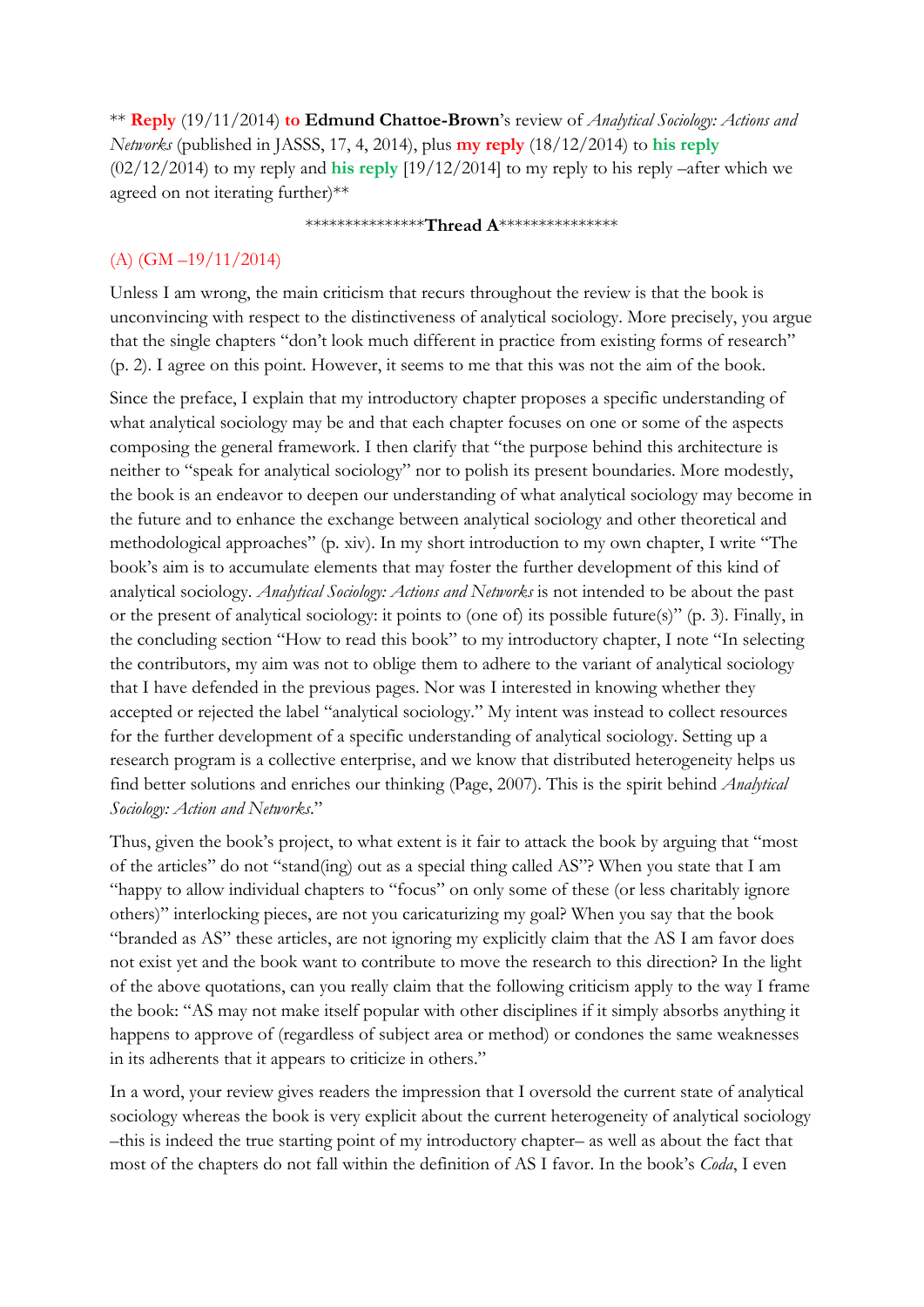wrote: "Readers and commentators will probably complain about this heterogeneity. Even worse – given that the last modus operandi is the only one that accords with the understanding of analytical sociology discussed in my introductory essay – reviewers will probably criticize the partial mismatch between the book's introductory essay and the rest of its content." (p. 421). The book is all about this tension between a specific understanding of AS and what AS is not yet. I decided to stress and explicitly state this tension because I think that this is consequential for future developments. Thus, my counter-criticism to your main criticism is that your review does not make justice of the book's goal and destroy the balance of my presentation (it is of course possible that I was not clear enough but, since others got the point – see, for instance, http://understandingsociety.blogspot.fr/2014/10/computational-models-for-social.html –I am inclined to think that the book project was spelled out with sufficient clarity).

## [A1] (ECB -2/12/2014)

I think the reviewer and editor have different jobs. The editor chooses and situates the contributions. The reviewer reacts to the book as a whole. If I am right about this then the fact that you mention your aims for the book at various points in your introduction and conclusion does not actually contradict my claim that most of the content of the book looks very much like existing good quality sociology. The captain of a ship can steer it to avoid accidents but if it is heading towards the rocks, no amount of standing on the shore and shouting "everything is fine" will help!

## (A1) (GM –18/12/2014)

I agree that the reviewer and the editor have different jobs. I also agree that the reviewer has to evaluate the book as a whole. I think however that a *good reviewer* should not ignore what the editor says. As I wrote in my original objection, my criticism is that you did not discuss explicitly at any point my honest evaluation of the current state of AS and my own project with this book. Even, in the book's conclusion, I anticipated and discussed the type of criticism you formulated. This is not mentioned either in your review. As a consequence, your review is not accurate and gives the impression that I am overselling AS. Your (very nice) "ship" metaphor makes the same mistake: it ignores the purpose of the book project and caricatures the way I frame my arguments.

[A1] (ECB –19/12/2014) I'm afraid we are arguing in circles here. I don't ignore your introduction and conclusion (surely a "good" reviewer would say exactly what you want about the book!) What I say is "Despite what Manzo says in his extensive and thought provoking introduction …"

# [A2] (ECB -2/12/2014)

There are also practical problems with your stated goals which link to my other points. The more generous you are about what AS (and other concepts like MI) can include, the less convincing are claims that these are distinctive positions. This generosity also makes it much harder for a reader to use existing research (which looks very like the better parts of what we already have) to construct novel approaches in AS. It is one thing to say: "Here is a plan. Build a house." It is something very different to say: "Here are bricks. Build a house." If what you want to do is provide raw materials for better AS in the future, are the articles in Manzo (ed.) really innovative enough to expect that to happen? This also links to the club criticism. Arguably, "Chains of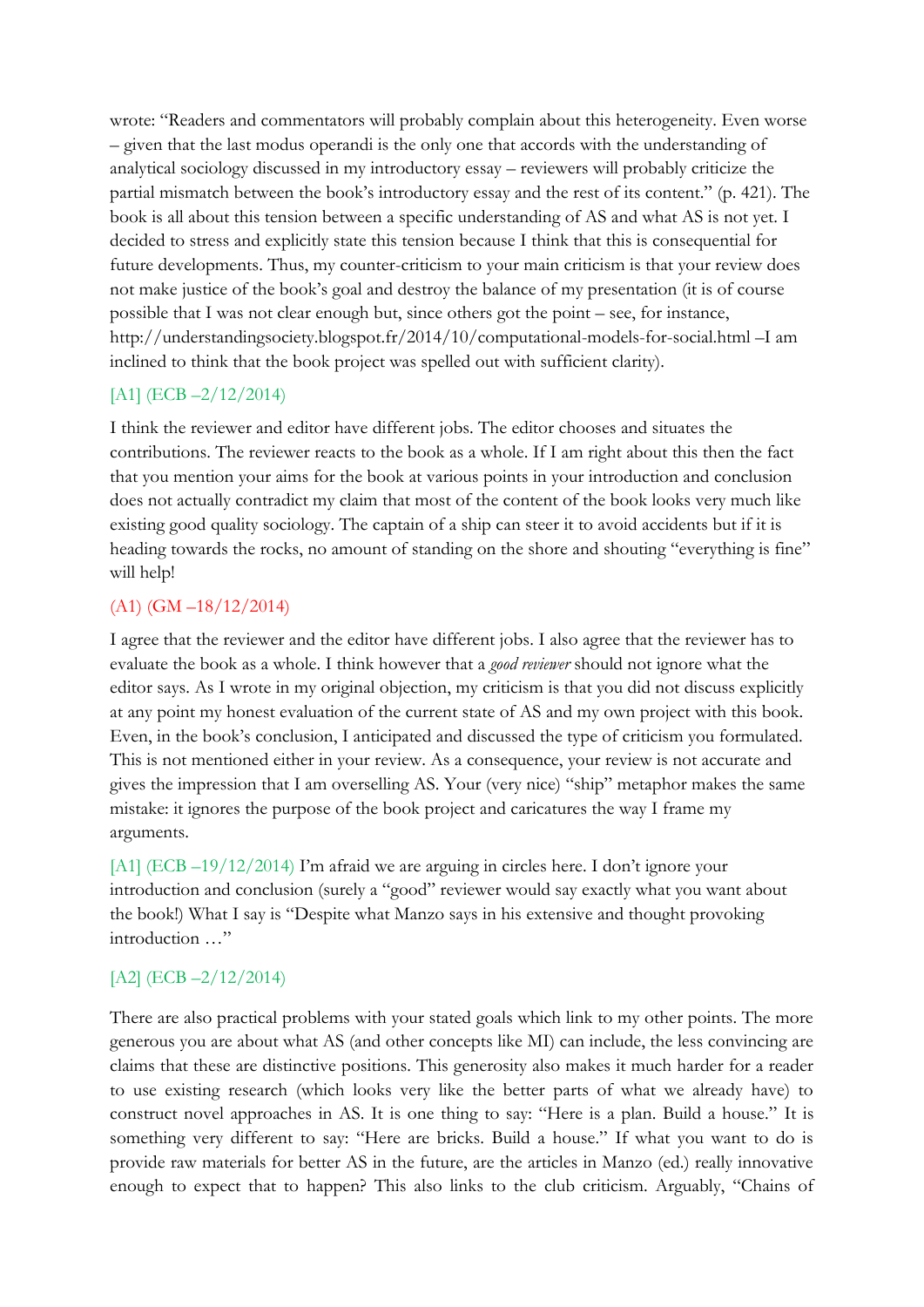Affection" by Bearman, Moody and Stovel is more analytical (in the sense of covering more of your elements of AS) than anything in your book but it is already published. If you want to give people ingredients then why not produce a reader rather than something that has to be (for relatively contingent reasons of publishing economics and academic credit) mostly original? My concern is then that the people who become examples are not necessarily those doing the best work (by which I mean not objectively best but best to demonstrate and develop AS) but merely those who are available to write a new chapter or want to support the AS group at a moment in time.

#### (A2) (GM –18/12/2014)

The distinction between "plan" and "bricks" is a good point. Figure 1 in chapter 1 provides *both* a plan and a set of bricks. The combination of both generates a specific variant of AS. Contrary to what you say, this variant is not generous at all. For instance, it is based on a critical stance against limitations of statistical models, takes distance form a certain kind of rational choice theory, gives priority to specific forms of formal models when the design and study of models of mechanisms is at stake. This suffices to generate strong resistances among a large part of mainstream empirical research and theory in sociology (and within AS itself). As to single chapters, as I said, they only aim to illustrate specific bricks (or specific aspects of them). Why did not I take more direct and complete illustration of my "plan/bricks" proposal? The reason is simple: because full applications of my figure 1 are still rare. This is discussed on page 39, where Bearman et alii's paper you mention is quoted as a partial example among these rare applications. The aim of the book is to contribute to stimulate more papers along these lines (meaning figure 1).

[A2] (ECB –19/12/2014) I'm afraid that this "defence" may be why reviewers are needed. Whatever you say about your introduction you cannot take the rest of the authors in the book "with you" if the content of what they write doesn't want to go. I raise two specific concerns about this in the review. One is whether (to anyone but the editor) the chapters really look like something distinctive. The other (which we haven't discussed) is whether despite the very "positive" label of "analytical", some of these chapters recapitulate exactly the faults that their "parent" methods do. Let analytical mean *really* critical not just the kind of criticisms that statisticians are prepared to accept about their own work!

#### \*\*\*\*\*\*\*\*\*\*\*\*\*\*\***Thread B**\*\*\*\*\*\*\*\*\*\*\*\*\*\*\*

#### (B) (GM –19/11/2014)

To my reading, a second, more specific criticism you address to the book is that single chapters do not prove that they "are rigorous in a distinctive way (rather than just being more rigorous than average) (…)" –similarly you claim toward the end of the review that you are not sure that "we can delimit "good research" in general terms and trying to do so risks creating a selfregarding club rather than a self-critical field". Again I completely agree (see also my point G).

I am surprised you raised this objection against the book, however. I know that some supporters of analytical sociology defend(ed) an imperialistic and normative stance. I discuss this on page 5, where, again, I acknowledge the variety of points of view existing within analytical sociology. Then I reject this view and I humbly present my own framework as one "particular variant of analytical sociology" (p. 6). Where did you read that I speak of "good sociology"? The reason why I did not follow this normative orientation is that I do not know any metric to assess "good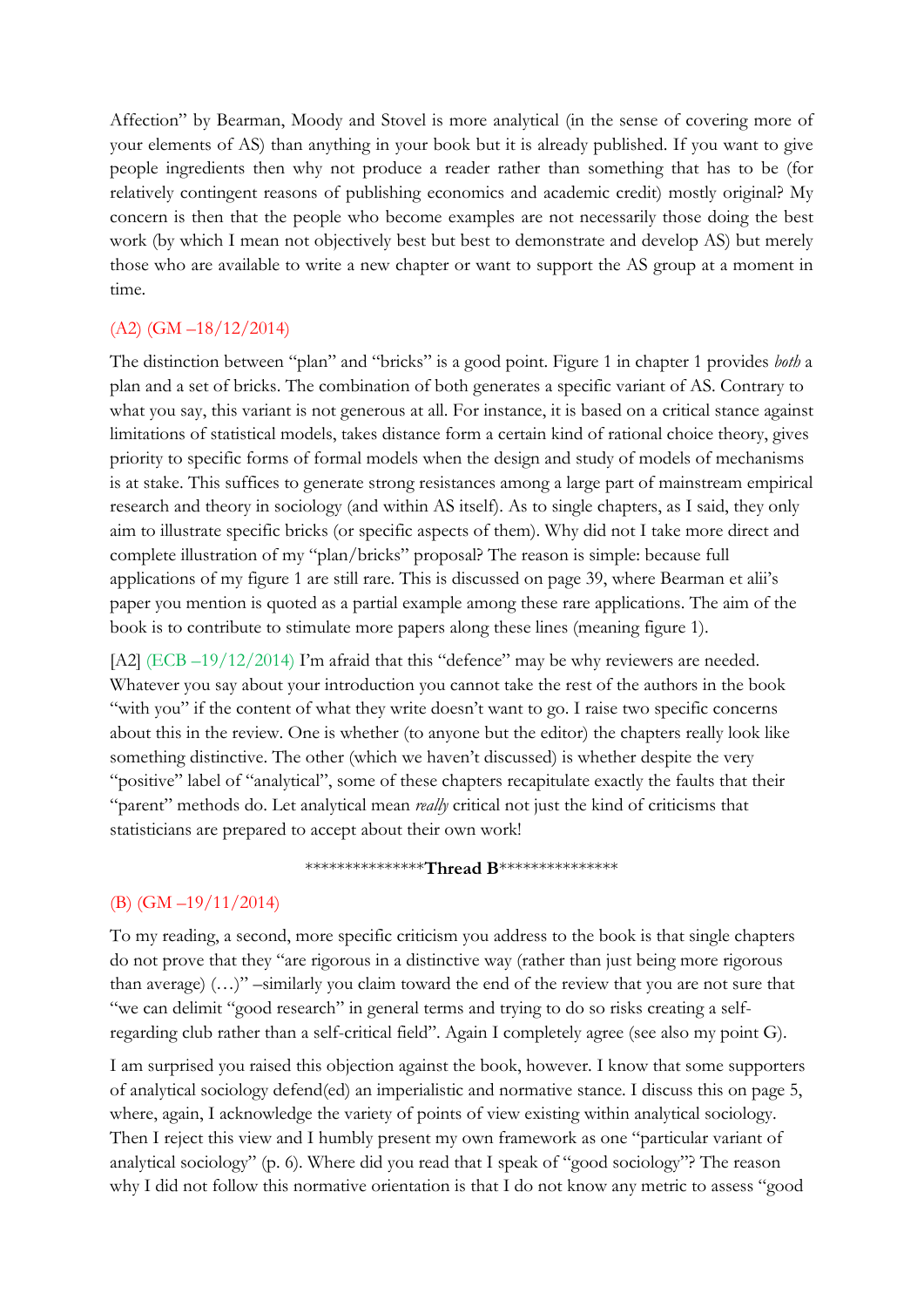sociology". That is why I proposed to regard AS a "research program" in the Lakatos's sense, i.e. as a set of heuristics. The power of these heuristics can only be judged *a posteriori* and over time. To me, this is the contrary of defining "rigor" or "goodness" *a priori* in a normative way. Without a doubt I may have missed some statements in the single chapters (if so, please point me to them) but, to my memory, no chapter defends this view of analytical sociology as a gold standard for research in sociology.

# [B] (ECB –2/12/2014)

I did not mean to imply that you were pushing a particular view of good sociology. But there are widespread debates about what good sociology is and my concern is that the style of argument in AS may not be productive in promoting it. To use an example you discuss (and I worry about in my review), people take differing positions on MI and it does not seem to me that these positions are well supported or that the debate is particularly useful. If you say, or even suggest, that MI (however generously defined) is part of AS then you are excluding anyone who may be non-MI and saying that their work can't be analytical. (It is a problem also that analytical in the everyday use is something that at least some people aspire to be. If you were promoting something called "Anal Sociology" you wouldn't have to worry that you would upset anybody by exclusion! This is what economics does with the word "rational".) We want all sociologists (even if we don't share their epistemological positions) to do the best work they can within their methodology/epistemology and it may be that non-MI sociologists will eventually lead us to models that are still analytical but not MI. (Certainly people who believe in MI will not because they won't even look.) But my core point is that it does not really seem to me that AS *has* to be MI and all that comes from that (even in a weak form) is to exclude people based only on a theoretical conjecture. This is not diplomatic or useful!

# (B) (GM –18/12/2014)

We can agree on the fact that there are different strategies to be analytic, i.e. to be clear about concepts and conceive explanation as a form of decomposition/dissection. In my *Analytical Sociology and Its Critics* (European Journal of Sociology, 2010), for instance, I reconstructed in what sense Talcott Parsons had his own project for an "analytical sociology". In the book you reviewed, I defined my own conception of what "analytical sociology" is. As I said in my original objection, I do not propose this as a normative standard for good sociology, which also implies that my goal is not to include the largest number of adherents or supporters. My understanding of AS is conceived as a research program: in ten or twenty years, we will see if this research program will be able to generate good empirical, causal knowledge. In the meantime, I do not care if the assumptions on which the research program is based exclude this or that scholar. Why should I care, given that my aim is not to colonize the entire discipline?

[B] (ECB –2/12/2014) I worry that we are missing each other on this point but it may be inevitable. I can only say again that I don't think that the structures you make on what analytic sociology is/should be are necessary or helpful. You are welcome to disagree and if I am right it is AS that will suffer not me. (But as with A2 above, in a review all I can really do is make a claim and back it up with concrete examples. I did that.)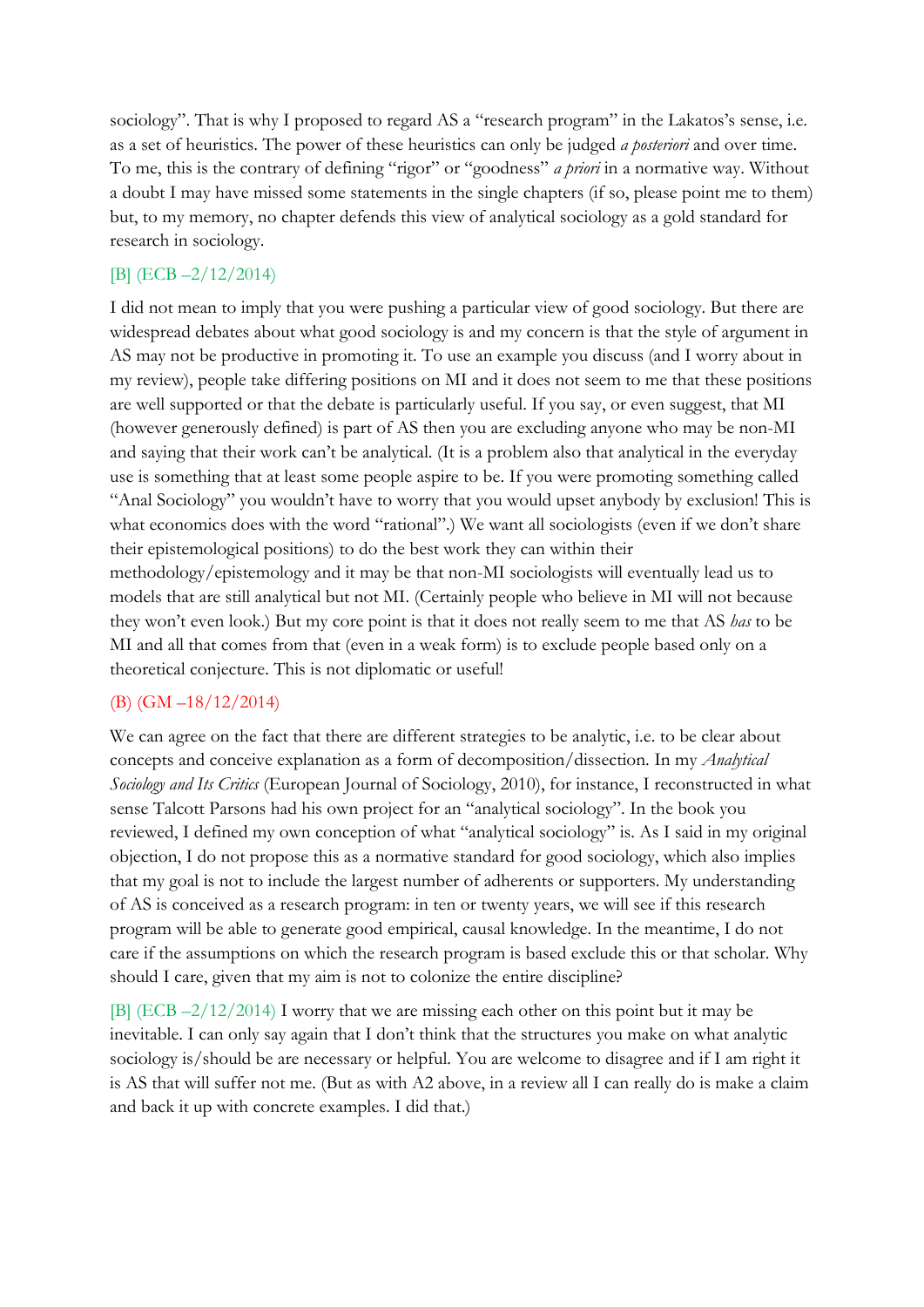#### \*\*\*\*\*\*\*\*\*\*\*\*\*\*\***Thread C**\*\*\*\*\*\*\*\*\*\*\*\*\*\*\*

#### (C) (GM –19/11/2014)

A third important point that you raised concerns the distinctiveness of ABM compared to analytical sociology. If I read you correctly, your argument is that it is much easier to see the specificity of a paper built on ABM than a paper labeled "analytical sociology". Again (given the current state of "analytical sociology") I fully agree.

The problem however is whether or not an entire research perspective can be founded, and derive its specificity, from a tool. In my opinion, the answer is negative. No matter how powerful and flexible it is, a tool is a tool. A research program is something more. In particular, to me, a research program is a coherent set of theoretical, epistemological, ontological, and theoretical statements (or guesses, according to Lakatos). As I tried to argue in my "Analytical Sociology and Its Critics" (*European Journal of Sociology*, 2010), "analytical sociology" is something specific because it combines a set of proposals at these different levels. Compared to "the generative methodology laid out by Gilbert and Troitzsch (2005) and Epstein and Axtell (1996)" (your own words) obviously there are similarities and overlapping –again this is explicitly acknowledged in my introductory chapter (and elsewhere in my writings –but I do not want to bother you with my CV ). However, analytical sociology also contains an explicit reflection on elements (like mechanisms and causality, theory of action, or structure and networks) that remain (at least for now) in the back of the writings of the leading figures of the ABM community. You seem to consider that these are "contentious and possibly irresolvable issues" (see also my point E) whereas I consider that these are fundamental issues that we should continue to think about if we want to get the best from our formal methods. This seems a difference between us and that is perfectly fine with me.

## [C] (ECB –2/12/2014)

I am not sure that the distinction between tool and perspective is as clear as you suggest. Also, given the concerns I raise about your book, the actual practice of AS and ABM seem to support my view. AS is very afraid of being misinterpreted, argues a lot about ontological and epistemological issues that are hard to resolve and finds it hard to decide what it is and who is in it. ABM produces some really dreadful research but does not spend a lot of time worrying about philosophy. People seldom feel the need to try and deny that their research is ABM and are often confident that misinterpretations of what they do are simply factually wrong (and they will argue that in a practical or empirical – rather than philosophical – way). I do not mind ABM being just a tool (if you want to say that) because actually we all seem more or less happy to do what we do and agree what that is (though much of it is needlessly bad – but to misquote an old saying "90% of ABM is crud but then 90% of everything is crud.") and thoughtful practitioners can see clear limitations of the existing method and possible solutions to work on for the future. I am not so sure that AS is so happy either inside or out. Maybe just a tool is not such a bad thing to be after all! (And in fact, based on the generally endorsed ABM methodology, we use a tool that has a very clear relationship to specific data even if the methodology is not always observed. We don't need to build epistemological preconceptions in to give the approach substance. The substance comes from data – broadly construed.)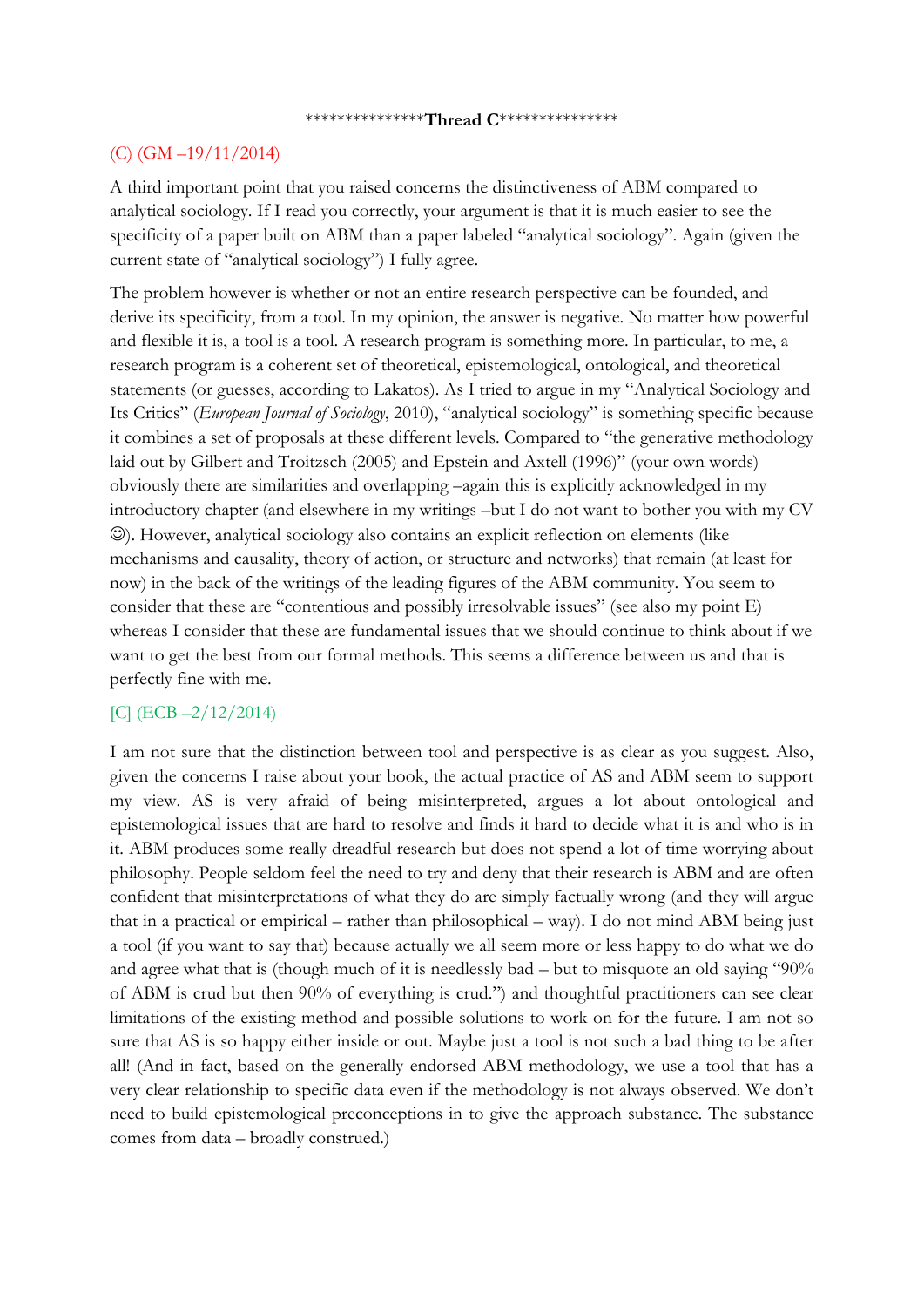#### (C) (GM –18/12/2014)

My sense is that you portray the ABM field in a sweeten way. In fact there are deep and constant tensions among supporters of different types of models (abstract versus empirically-ground, for instance) and, as debates on model replication show, what good practices are is still under development and controversial. Tensions also exist among ABM users coming from different disciplines. The definition itself of what an ABM (or, more fundamentally, an "object") raises substantially debates among computer scientists. This internal heterogeneity aside, the ABM community is essentially built on a specific (class of) technique(s) and decided to constitute as a specific community. Thus, despite the existence of considerable internal debates, it is not surprising that it generates fewer misunderstandings and requires less effort to explain outside what it is all about (by contrast, outside, people intensely debates what the real value/nature of the knowledge produced by ABM –like numerous papers among philosophers show). By contrast, as I said, AS relies on a complex web of elements relating to various sub-field (epistemology, theory, methodology, ontology). In addition, AS chose to remain within mainstream sociology and has the ambition to discuss with the variety of perspectives composing it. As a consequence, debates on AS identity are complex and making it understood (and accepted) take longer.

[C] (ECB –19/12/2014) My simplest response is that if you can "advertise" AS then I can do the same for ABM but actually I disagree substantively. You are completely right about the tensions and I have enjoyed such debates myself. But people are not writing of ABM: "What is the point of this?" or "There is nothing new here". They *do* seem to be writing this of AS. (They write plenty of other negative things about ABM, many of which I actually agree with and try to "meet" as criticisms though I also admit I am not typical in ABM. I will forgive myself one citation to my own work on this matter: [http://www.socresonline.org.uk/19/1/16.html.](http://www.socresonline.org.uk/19/1/16.html) I am still well in credit relative to your self-citation!) I'm afraid I can't really see the point in a discussion of whether AS has a "harder time" being an area than ABM based on its strategy for development or whether ABM has an "easy time" because it is a method.

#### \*\*\*\*\*\*\*\*\*\*\*\*\*\*\***Thread D**\*\*\*\*\*\*\*\*\*\*\*\*\*\*\*

#### (D) (GM –19/11/2014)

A fourth objection that you addressed to the book concerns a more specific point related to ABM. You claim: "(...) the present volume perpetuates the inaccurate view that ABM was developed almost exclusively by Americans and ignores the considerable independent role of European ABM research in developing many of the ideas presented here. Given that AS has now apparently decided that ABM is a key part of its approach, it seems surprisingly uninformed about what was happening in the field before it received the AS seal of approval.)".

I am really curious to know more about the origin of this criticism. Neither my introductory chapter nor the book as a whole are about agent-based modelling per se, thus I did not judge necessary to write about the history of ABM and the internal complexity of communities (in different disciplines) developing around this methodology. This space and thematic limitation notwithstanding, my section 1.9 explicitly builds (also) on a large set of papers and books from the ABM European community. To limit to some examples: 1/ technical definitions of SMA and "objects" comes from the British computer scientist M. Wooldridge; 2/ technical (and less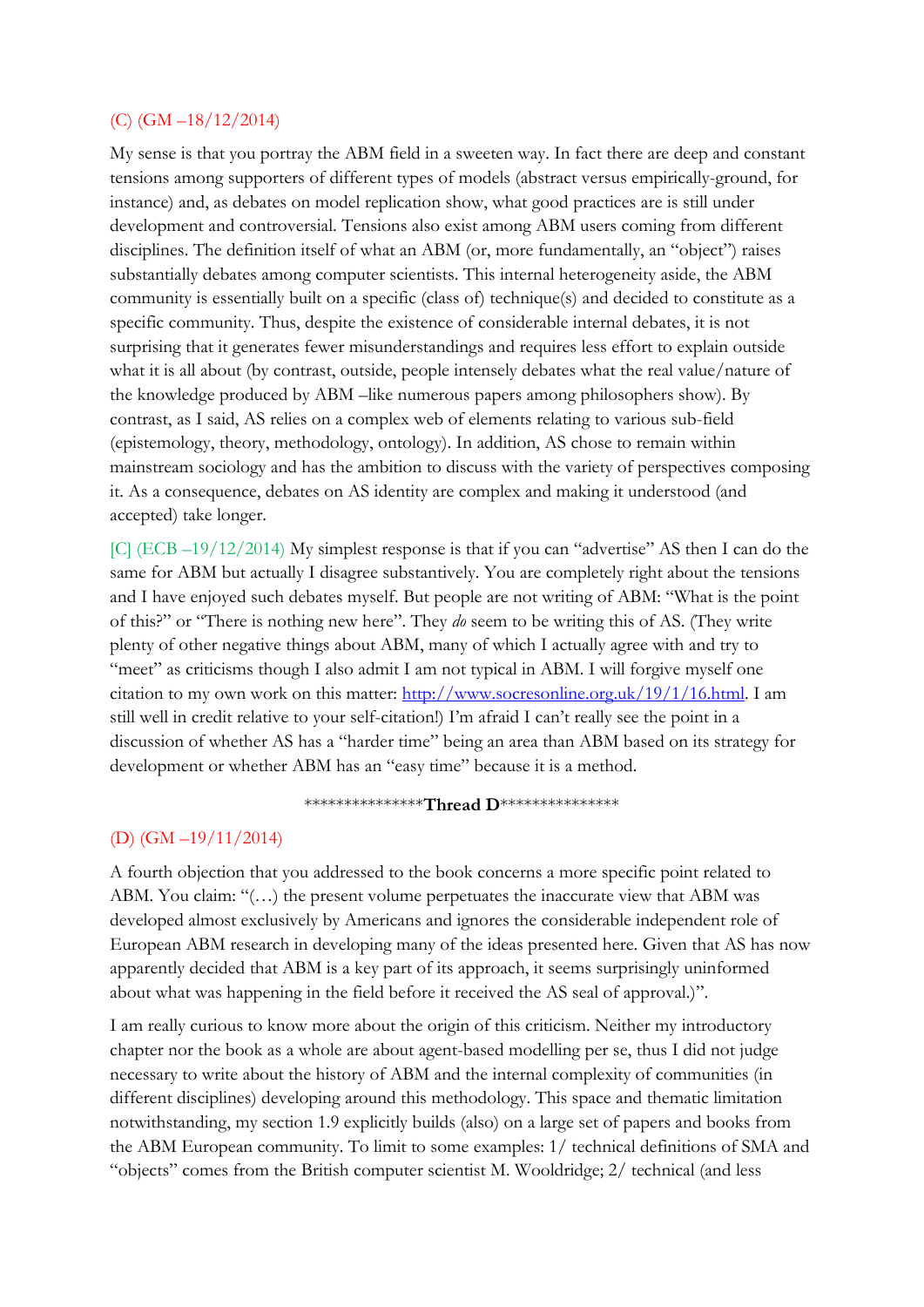technical) presentations from Jacques Ferber, Dirk Helbing, J. Epstein (I agree, he is not European but leading figure in the ABM European community) or Gilbert are quoted; 3/ for disciplines different from sociology, like geography or demography, leading European ABM modelers are quoted (see footnote 12); 4/ European philosophers of science thinking about ABM are also mentioned; 5/ several papers published in JASSS on the problems of verification and validation (as well on the tool problems) by well-know authors in this community are quoted (see footnote 13 and 19); 6/ on specific theoretical points, like the criticisms of representative agents, leading European figures like Alan Kirman are quoted; 7/ the section 1.10 on the communication between ABM and data, authors like Railsback and Grimm, Edmonds, or, from economics, Fagiolo are also quoted. Thus, given the specific topic of the book (in which, I repeat, ABM is only one piece of a larger project), why is this insufficient (and "surprisingly uninformed")?

This said, your objection raise a more general problem. Indeed, your statement seems to complain about the fact that the European ABM community is not recognized enough within American sociology (using, or starting to use, simulation and ABM in particular). I think that you are right. From a bibliometric point of view, the nice analysis by Squazzoni and Casnici (JASSS, 2013, 16, 1, 20) seems to me a direct empirical proof of this fact.

My interpretation of this fact is simple. Leading figures within what you call the "European ABM research" are not able to speak to the core of sociology, many of them because they do not have the skills (they come from different disciplines) whereas others are simply not interested in doing so. The creation of specialized journals goes in that direction. This choice follows more the logic of building a new community than making efforts to penetrate the mainstream. This choice is perfectly wise and defendable but one of its possible downsides is precisely to reduce the probability that the mainstream is able to appreciate the quality and the relevance of the work done. The project of analytical sociology, at least as I understand it, is different. The goal is not to create a sub-community but to modify little by little the way descriptions and explanations are conceived in the sociological mainstream. One consequence of this understanding of analytical sociology is that one must be able to communicate and dialogue with the mainstream, and at the same time add something even marginally new. This is an additional motivation behind the architecture I decided to set for my book.

## [D] (ECB –2/12/2014)

The simplest thing to say about this is that (again) I meant the book as a whole not specifically your contributions. It would be arrogant of me to expect more coverage of ABM but where it is raised the references do create this cumulative impression. For example on page 30, the first edition of Gilbert and Troitzsch predates all those references except Ferber – which is arguably MAS and therefore not always social especially back then – only quoting a much later book by Gilbert (and even the second edition of G+T was 2005) makes it look as if Gilbert comes very late to all this. Hedström cites no ABM at all (pp. 69-70) so I suppose he cannot be accused of anti-European bias, but it is not true that there are no ABM bearing on the modelling of rationality/MI which are relevant to what AS can do: [http://link.springer.com/article/10.1007%2Fs11299-009-0060-7.](http://link.springer.com/article/10.1007%2Fs11299-009-0060-7)) Wikström's ideas overlap significantly with Malleson *et al.* [\(http://www.sciencedirect.com/science/article/pii/S0198971509000787\)](http://www.sciencedirect.com/science/article/pii/S0198971509000787) but again no ABM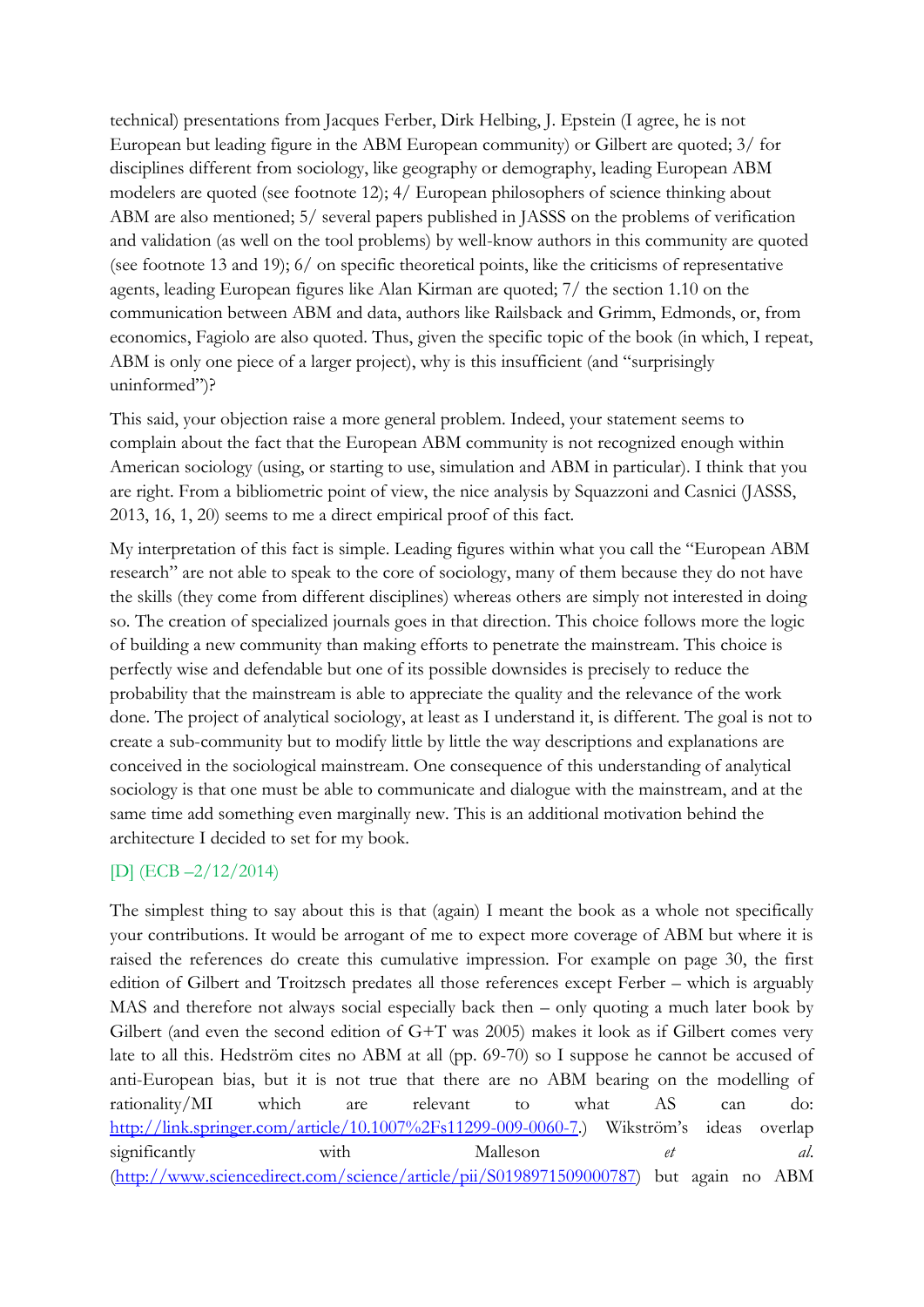citations at all. Kroneberg has missed an early "European" ABM specifically on variable rationality [\(http://jasss.soc.surrey.ac.uk/2/2/2.html](http://jasss.soc.surrey.ac.uk/2/2/2.html)). I will go on if you want ... Of course, on a case-by-case basis you cannot expect perfect citation but cumulatively (as I said) the impression caused by non-citation and replication of standard AS community references (like Epstein and Axtell or Macy and Willer which are often American) is quite misleading. Citation is partly just what you happened to read but should also be things you *ought* to have read. (This book predates Epstein and Axtell by two years: [http://www.amazon.co.uk/Simulating-Societies-Computer-](http://www.amazon.co.uk/Simulating-Societies-Computer-Simulation-Phenomena/dp/1857280822/)[Simulation-Phenomena/dp/1857280822/](http://www.amazon.co.uk/Simulating-Societies-Computer-Simulation-Phenomena/dp/1857280822/) but almost nobody gives precedence to its ideas just because the publisher was obscure.) This is not a new phenomenon in AS either. Hedström uses simulation in Hedstrom and Swedberg (though it is not listed in the index!) but cites only two other models (both American) and nothing relevant to simulation technique. He certainly didn't invent simulation and neither did the two people he cited in regard to his discussion! By contrast, Weiss and Sen [\(https://www7.informatik.tu-muenchen.de/~weissg/LNAI-1042/\)](https://www7.informatik.tu-muenchen.de/~weissg/LNAI-1042/) predates Hedström and Swedberg by a couple of years as regards multi-agent learning of which his model is arguably an example (though this is not an ideal case because MAS/ABM were less well defined as areas then.)

## (D) (GM –18/12/2014)

I see your point on the cumulative patterns of citations. However, the interpretation you gave these patterns is problematic because non-citation (as you admit yourself) can be intentional or not, and, when intentional, can express different things. First, as a preliminary remark, let me note that, from a cumulative point of view, you should be happy with my book because, even though concentrated in my chapter, citations of work from the ABM community (broadly understood) are by far more frequent than in previous classical references on AS. Second, it is unclear to me why you require specific contributors (like Hedström, Wikström or Kroneberg) to cite ABM work. Their chapters are not about ABM. I would see the critique as pertinent if these authors were building an ABM *without* referring to relevant ABM literature from the Europeanbased community. But their chapter is not about this, thus why should they have quoted the work you mention? Third, how systematically people within the ABM field look for and quote papers from the mainstream sociology (and AS in particular)? If there is symmetry in non-citation behaviour I would interpret this as a mutual ignorance (in the sense of not knowing) rather than as an intentional behaviour based of lack of recognition of the relevance of research done in the other field. Finally, as to Gilbert, it seems to me that again you over-interpret my citation behavior. The reason I quote Gilbert 2007 is because I wanted to provide reference to a "more general treatment" specifically devoted to ABM whereas Gilbert and Troitzsch (1999 [2005]) also concerns other simulation techniques. If you are interested in seeing the place that I personally assign Nigel Gilbert in the field, you may have a look at my *Variables, Mechanisms and Simulations* (Revue Française de Sociologie, 2007) where, by the way, also Gilbert/Doran 1994 is quoted.

[D] (ECB –19/12/2014) Don't forget that this was only a passing comment in my review. Part of the reason it was a passing comment was that, as you say, I can't legitimately accuse specific authors of failing to cite what they should because I can't infer their motivations. However, I can make the point that cumulatively, the impression is misleading. I simply don't agree with the point that an article that is not "about" ABM does not need to cite ABM. Can you imagine making the claim that a qualitative article about divorce did not need to cite relevant statistical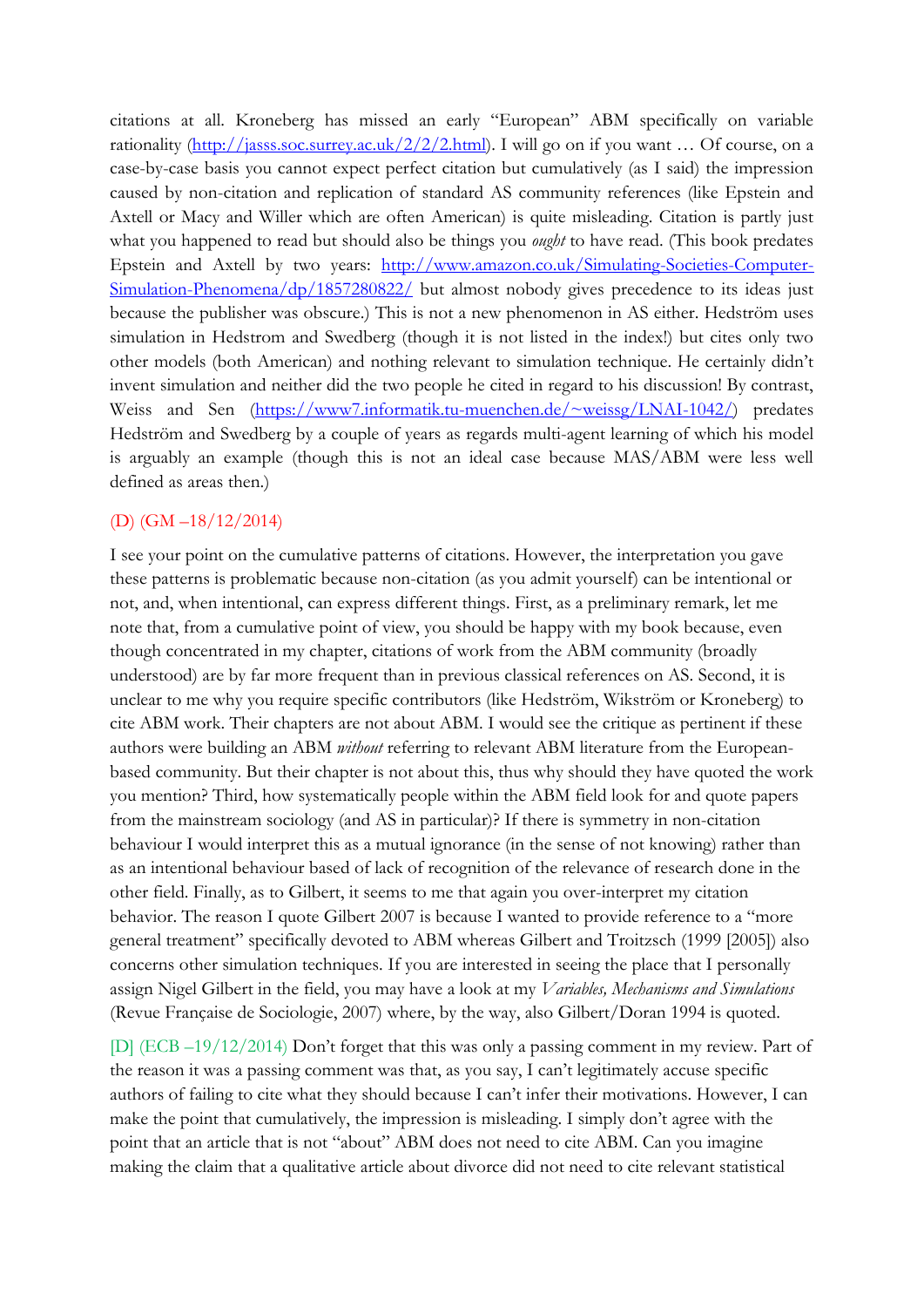research? I am pleased with your book (just not as pleased as you are – see "minor points" below) but I'm afraid I'm not impressed that AS spent a long time ignoring ABM (even when it was plainly relevant particularly in terms of methodology) and is now suddenly recasting the method to suit its own vision still without careful credit to what ABM already knew. This is again a kind of unnecessary exclusion likely to cause hostility.

#### \*\*\*\*\*\*\*\*\*\*\*\*\*\*\***Thread E**\*\*\*\*\*\*\*\*\*\*\*\*\*\*\*

# (E) (GM –19/11/2014)

A fifth objection concerns the role that I assign "methodological individualism" and "social networks". If I understood correctly your criticism, you dislike posing these elements *a priori* as necessary features of a theoretical model. In this respect, you argue, ABM is more general than AS because "In ABM one just has to decide if such features are appropriate to modeling a particular domain and if not, leave them out". Here again I have the sense that you caricature a little my presentation.

First of all, I constantly speak of a "prototypical, generic structure of a generative model", which obviously means that the specific content of a model will depend on the specific *explananda* under scrutiny –this is also clear from my open definition of what a mechanism is, where the specific content of "entities, properties, and activities" is let unspecified and explicitly said depending on what is modeled. Second, with respect to methodological individualism, I stressed that several variants exist and argue in favor of a general version according to which structures and actions are dynamically related and constantly feedback in each other. If you combine this understanding of MI with my open definition of what an entity is, I do not see how you can argue that it is possible to separate an agent-based model from MI. In its most generic form, an ABM is anything but a series of dynamic loops between at least two levels of analysis. In essence, this is my definition of MI, thus I do not see in what sense this definition restrict AS compared to the "generative strategy in ABM". Third, with respect to "social networks", my section 1.8 is not exclusively about "social networks" but about "structural interdependency", which I define broadly as containing several forms of interdependence, some of which are network-mediated. Thus I did not suggest that social networks are the only form of interdependence AS focuses on, nor that every AS-inspired ABM must include social networks. Again, like with MI, if you appreciate my definition of interdependence, I do not see how you can argue that this element restrict AS compared to the "generative strategy in ABM".

## [E] (ECB –2/12/2014)

I think, in a sense, your response here illustrates my concern. If it is so hard to establish what MI is (or the range of things it might be) it seems really risky to make it a core part of your approach. This is risky both strategically (why exclude potential allies for nothing more than an epistemological conjecture?) and empirically. (We do not want have to say a piece of research is not analytical because it deals with a phenomena we need to model collective representations to understand.) I certainly agree that ABM often incorporates MI but ABM neither says that this is what makes an ABM an ABM, nor does it say that it is technically necessary to make an ABM function. (By contrast to the way that RCT, for example, is obliged to insist on certain kinds of preferences for analytical reasons.) I suspect if we could clarify what a non-MI model would need to look like (and part of the problem with the existing debate is that it hasn't seemed to help with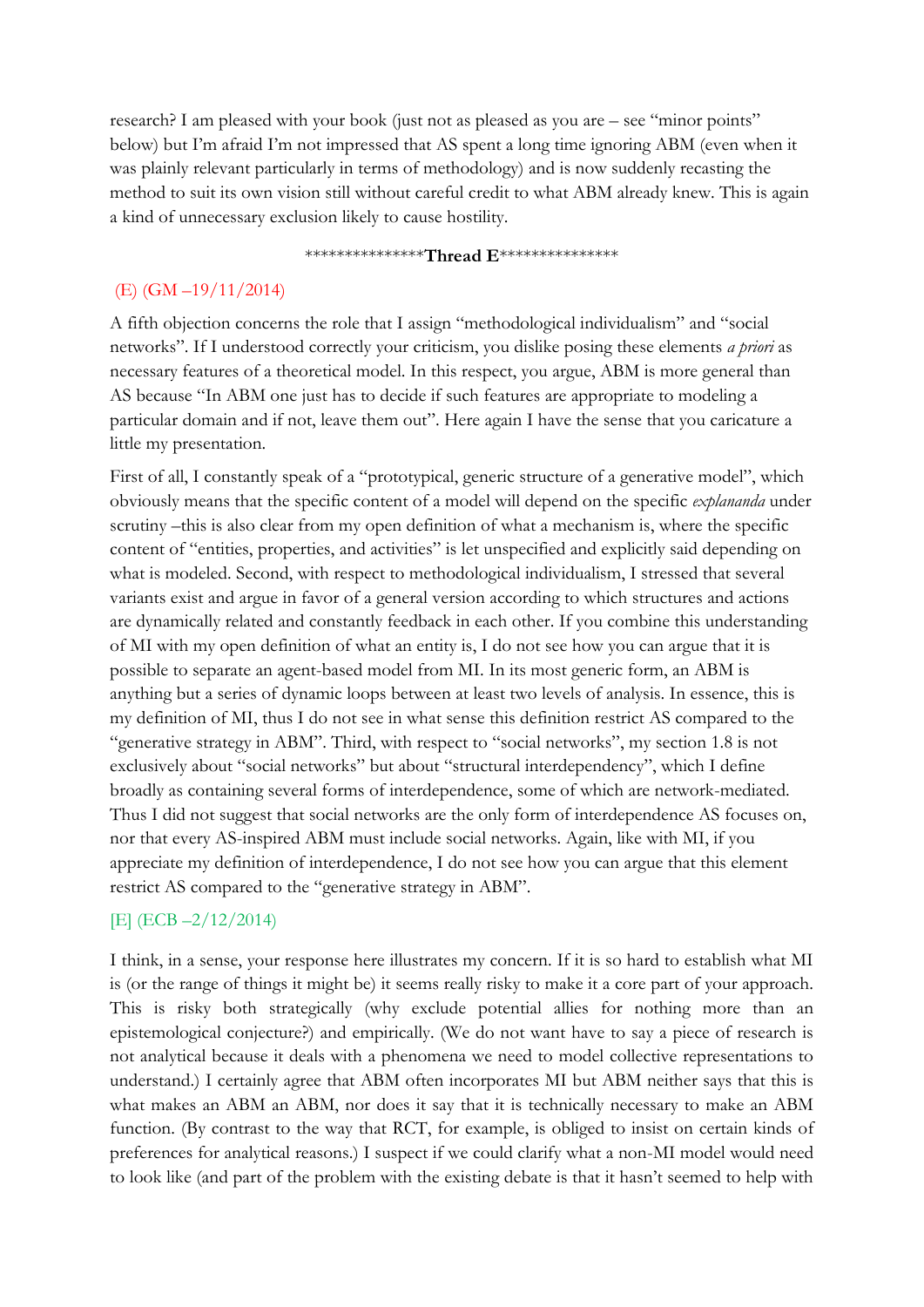this) then ABM could probably build it. ABM is not creating a hostage to fortune as the expression has it (though it has plenty of other faults!)

## (E) (GM –18/12/2014)

I agree that it is hard to orientate among the variety of forms of methodological individualism that were proposed by sociologists and philosophers. However, the variant I proposed is clearly defined and includes without any ambiguity "collective representations" and many other emergent supra-individual phenomena. My sense is that this definition may be much more consensual than usual more reductionist versions but, if you judge that this is still not the case, as I said earlier, to me it is not a concern that some do not recognize in the specific form of AS I like. And again I do not see why one should bother about "exclusion" as long as one accepts that a plurality of strategies exist to achieve analytical rigor (this is my case, even though equal analytical rigor does not necessarily mean equal explanatory dept). As to ABM flexibility for building models that escape traditional assumptions of narrow forms of MI, I agree. This was the sense of stressing on page 33 the capacity of ABM to implement mechanisms bridging several levels of abstractions.

[E] (ECB –19/12/2014) Again, this "defence" just amplifies my concern. I don't really mind how you (or AS) define MI. It does not hurt me. My point is just that it doesn't help AS and I say why in the review. But if your definition of MI includes "collective representations" then you might want to think about why it is so important to defend MI as a research strategy at all. You also might want to think about whether taking so many of my comments as unjustified and therefore to be resisted is actually part of the problem AS faces. As I said in the review ABM does not need to take positions on controversial issues to give it substance. We aren't a religion so we don't need a creed!

\*\*\*\*\*\*\*\*\*\*\*\*\*\*\***Thread F**\*\*\*\*\*\*\*\*\*\*\*\*\*\*\*

## (F) (GM –19/11/2014)

A sixth important point you raise is whether or not "traditional statistics can or can't be AS". Here the critique you address against the book is that "Manzo suggests not but what several contributors actually do and the apparent inconsistency is not addressed".

In this respect, let me first remark that the "inconsistency" arise from the fact that you ignore (or are dissatisfied with) the book's project (see point A above). Contributors that rely on statistical methods do not pretend to do AS along the lines I design in my introduction, and, for my part, I do not present them as doing AS. Thus, there is no "inconsistency" because chapters based only on statistics are explicitly and honestly presented as contributing to a specific aspect of the larger AS project I favor, namely how use creative data and statistics to describe *explananda* in a proper way.

This said, apart from the introductory chapter in which I explain why a statistical model cannot design a mechanism, thus, since AS is characterized by being about mechanism modeling, by definition, implying that statistics alone cannot be AS, it is not true that the "apparent inconsistency is not addressed". In the book's *Coda*, specifically on pages 421-422, I summarize the different ways in which different chapters deal with mechanism modeling and testing, and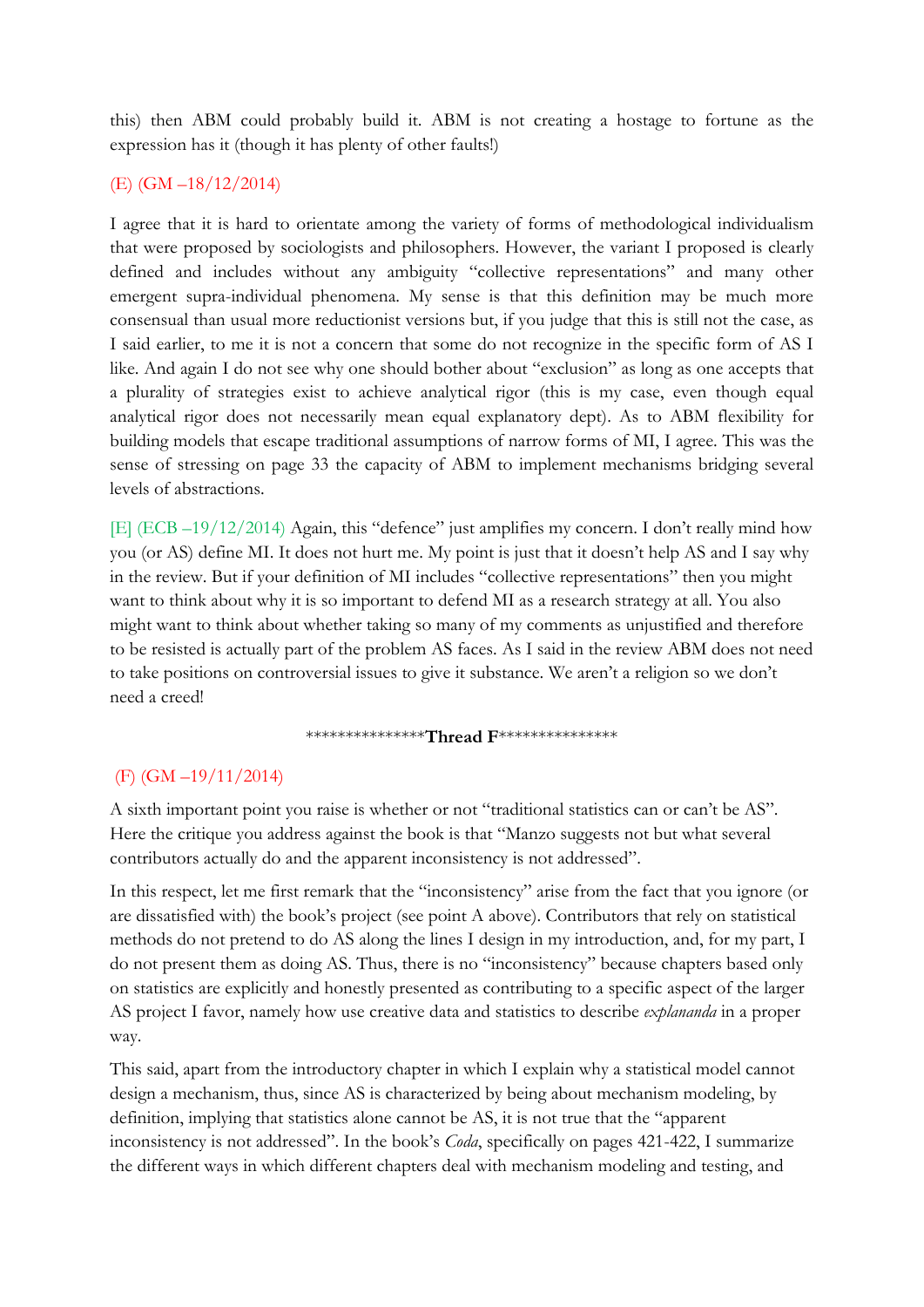clearly deliver the reader with two *modus operandi*. Then, coherently with the spirit of the book, which, as I said above (see point B) is not "normative" and "imperialistic", I let the reader to appreciate what strategy is the most direct and powerful of the two.

#### [F] (ECB –2/12/2014)

It is not very helpful in a debate I know but I think I just don't agree with you here. Even if your book is intended to be raw material for future AS (rather than really AS itself) then the problem of whether statistics can be AS (or not) does not go away and needs resolution. From an ABM perspective (but also from a qualitative perspective) I think I could argue that there are things that statistics will never do and that quantitative approaches simply cannot be reconciled with certain aspects of other approaches. Agency would be the biggest single example. I'm afraid I think saying that the contributors don't necessarily agree with your view – or that I have misunderstood your aims – not only doesn't solve the problem (or address the contradiction) but also indirectly weakens the claim that there is a coherent AS approach. What is it about the statistical chapters that you include which makes them "AS type" statistics?

## (F) (GM –18/12/2014)

You write "the problem of whether statistics can be AS (or not) does not go away and needs resolution". This problem is explicitly addressed in the section "Description" as well as on pp. 15-16. I explain why statistics alone cannot help directly design and study models of mechanisms. Thus statistics alone cannot be AS (as I defined it). However, Figure 1 gives a specific role statistics within (my understanding of) AS, namely to provide fine-grained and rigorous descriptions of data patterns/trends to be explained as well as (one possible form of) empirical calibration and validation of ABMs. Thus, since statistics is an important brick, it is perfectly coherent that some chapters of the book deal, are exclusively based on, this specific brick.

[F] (ECB –19/12/2014) As above, I fear we are arguing in a circle. IMO what you say in the introduction is not enough to deal with the contradictions raised by the chapter content and I try to illustrate that concern in the review with (for example) discussion of Wikstrom and Gonzalez-Bailon *et al*. If that is not enough for you then we must agree to differ but bear in mind that I have no incentive to be harsher to this book than I think it deserves. (I only damage my reputation with a "show off dismissive" or poorly justified review.)

#### \*\*\*\*\*\*\*\*\*\*\*\*\*\*\***Thread G**\*\*\*\*\*\*\*\*\*\*\*\*\*\*\*

## (G) (GM –19/11/2014)

According to my reading, the final objection that you address to the book is that it contributes to create a "self-regarding club rather than a self-critical field". You think that we should favor instead a perspective that "can bridge the gaps that exist between the different approaches". I must confess that I found this objection more surprising than convincing.

I wrote this book precisely to increase the dialogue between AS and other perspectives. Apart from my own introductory chapters, which builds on a variety of different sociological and methodological traditions in sociology and elsewhere (from pragmatism to socio-physics), each short introduction to each chapter was precisely written "In the spirit of knowledge accumulation, these chapter outlines also serve the purpose of connecting the chapter with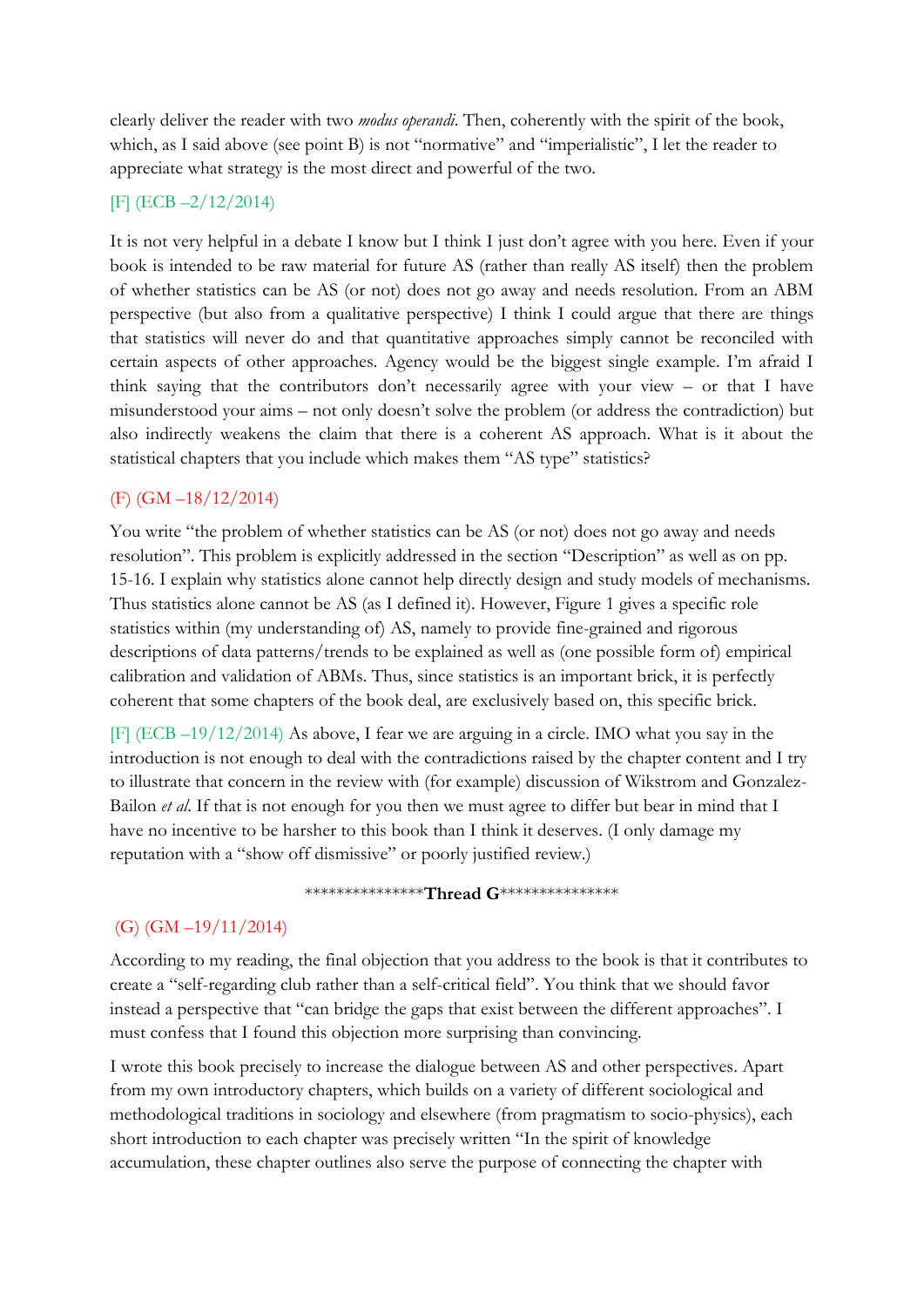previous programmatic manifestos of analytical sociology, as well as with other sociological approaches." (p. 40). The second part of the book's *Coda* is all about theoretical integration and summarizes the different approaches (mainly, in network analysis and mathematical sociology with which several chapter exchanged). Finally, please consider the first (long) paragraph on page 37 in which I argue in favor of the integration of several perspectives relying on different methods from qualitative interviews to ABM going thought experiments, which seems to me very similar to, not to say the same as, what you argue in the sentence before the last of your review.

(In passing, in this sentence, you also seem to object that the book contributes to organize the debates around "insubstantial epistemological or philosophical positions" rather than "actual research problems", which seems to me a little awkward given that this is the first book on analytical sociology in which the majority of chapters contains analysis of specific phenomena)

## [G] (ECB –2/12/2014)

My concern here is partly technical and partly political (and it may be that I split these points badly in the review). As I said above I think I could argue why, in fact, existing styles of qualitative and quantitative research won't and can't be reconciled even by the framework of AS but might be (IMO) by ABM. (As you say, I will resist reading you my CV!) Thus one reason, I fear, why you haven't got examples of that kind of research (which ticks all the boxes in the AS framework at once) is that it simply can't be done within existing methodologies. (Time – or you – may prove me wrong!) Politically, as I already suggested, if your goal is to promote AS then the best work and the best workers need to be shown. If a piece of statistics is in the book not because it is better than other statistics or "more" AS but just because it belongs to someone who supports AS (or is a friend of someone who does) then the danger is that AS will just look like "what me and my friends say it is" even if that is not your intention. (And I thought it would look churlish to say it in the review but if you took away anyone who does not have a short network path connection to Nuffield College there would be very little analytical sociology left!) This risk is made even greater by your generosity in defining AS which does not allow others to know objectively what makes possible contributions to the field eligible or ineligible. To me, many of the chapters don't look distinctively AS at all. Do you get to outvote me just because you are the editor? Perhaps you are not completely impartial? (By contrast I have no trouble saying what is or isn't an ABM – because it is just a tool maybe – when reviewing for JASSS regardless of whether I happen to love or hate the actual research/researcher.)

# $(G)$  (GM  $-18/12/2014$ )

On the technical side, since ABM is a central piece of my AS definition (see chapter 1), if you think that ABM can contribute to integrate different approaches and kinds of data, you should accept that the kind of AS I propose should also in principle be capable of such integration. On the politically side, I agree. As I have said earlier, however, the difficulty here is that the best work, meaning papers that "tick all the boxes", to take your expression, exemplifying something that does not exist yet cannot be found easily. And, but I am repeating myself, contrary to what you suggested in the review and suggest again here, I did not present the "incomplete" chapters as "distinctively AS". Finally, I find empirically inaccurate your "network" argument. Ideas spread thought teaching and scientific collaborations, thus obviously research centers in which leading figures of a given perspective are (or were) active are more likely to produce students/scholars interested in these ideas (would not this perhaps be true for the ABM field either?). This said, a